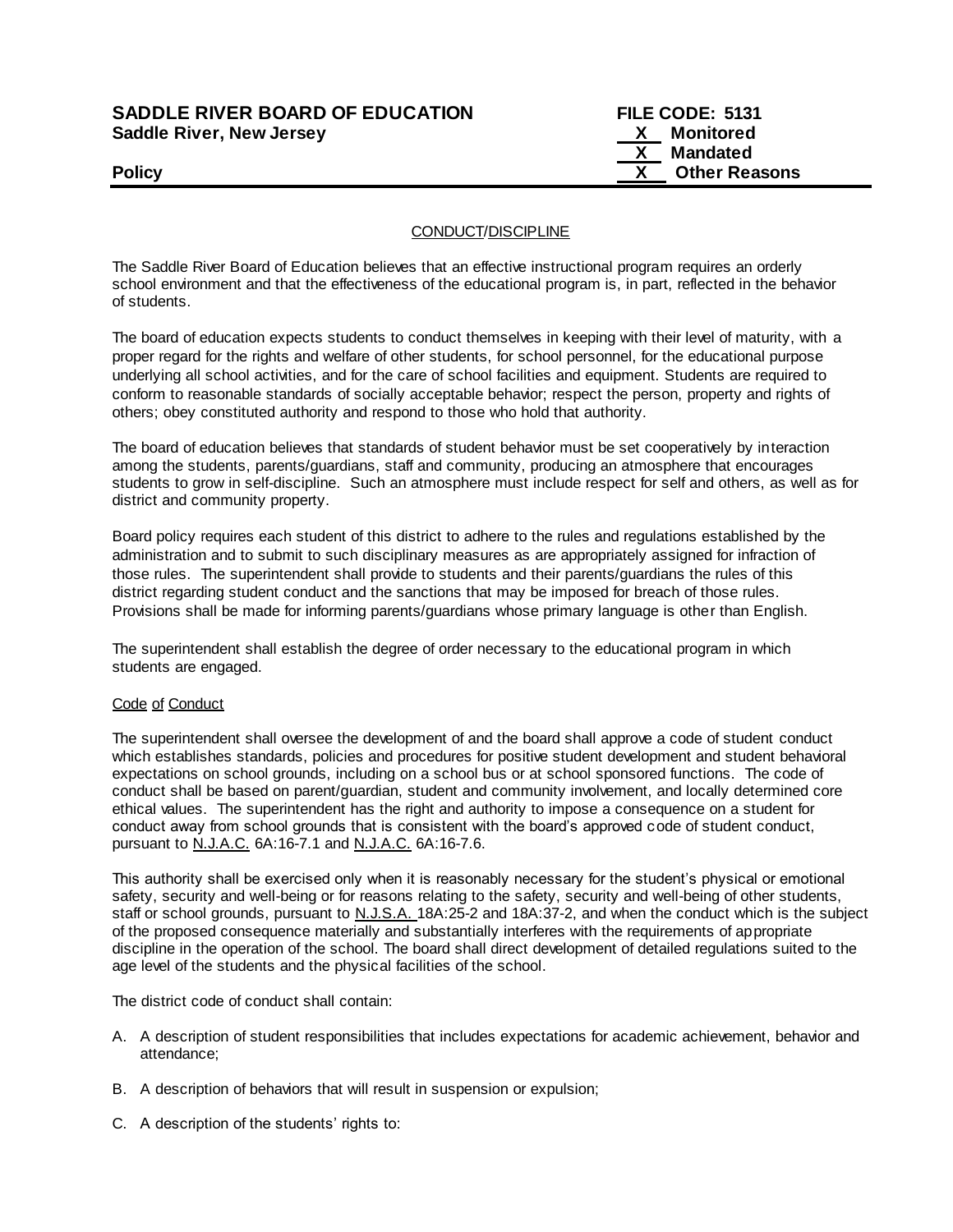- 1. Advance notice of behaviors that will result in suspensions or expulsions;
- 2. Education that supports student development into productive citizens;
- 3. Attendance in safe and secure school environment;
- 4. Attendance in school irrespective of marriage, pregnancy, or parenthood;
- 5. Due process and appeal procedures in accordance with law and board policy;
- 6. Parent notifications consistent with board policy and law for law enforcement interviews (5145.11 Questioning and Apprehension), short-term and long-term suspension (5114 Suspension and Expulsion), due process and appeal procedures, and attendance (5113 Attendance, Absences and Excuses);
- 7. Records and privacy protections (5125 Student Records).
- D. A description of behavioral supports that promote positive student development and assist each student in fulfilling the district behavioral expectations established including intervention and referral services, remediation, and intervention and supports services for students with disabilities;
- E. A description of graded responses to violations of the code of conduct that includes remediation, is consistent with law concerning corporal punishment, and is consistent with laws and board policies concerning violence/vandalism (5131.5) and, weapons and dangerous instruments (5131.7);
- F. Cover the board attendance policy (5113) and the harassment, intimidation and bullying policy (5131.1);
- G. Lists community-based health and social service providers, and local legal resources.

# Student Behavioral Infractions

Students who display chronic behavioral or academic problems may be referred to the child study team by the superintendent for an evaluation to determine disability or the need for other services. Such referrals shall be in strict accordance with the due process regulations prescribed by the administrative code. Students so identified shall be provided with appropriate programs and services as prescribed by the child study team.

A student whose presence poses a continuing danger to persons or property, or an ongoing threat of disrupting the academic process, may be suspended in accordance with N.J.A.C. 6A:16-7.1 and N.J.A.C. 6A:16-7.3 or expulsion in accordance with N.J.A.C. 6A:16-7.5, following due process. However, one incident alone is not sufficient cause for an expulsion.

Any student who commits an assault (as defined by N.J.S.A. 2C:12-1) upon a board member, teacher, administrator or other employee of the board of education shall be suspended from school immediately according to procedural due process, and suspension in accordance with N.J.A.C. 6A:16-7.1 and N.J.A.C. 6A:16-7.3 or expulsion in accordance with N.J.A.C. 6A:16-7.5. However, one incident alone is not sufficient cause for an expulsion. Proceedings shall begin no later than 30 calendar days from the date of the student's suspension.

### Substance Abuse

In accordance with statute and code, penalties shall be assigned for use, possession and distribution of proscribed substances and drug paraphernalia. The penalties shall be graded according to the severity of the offense in accordance with policy 5131.6 Substance Abuse. Infractions shall be reported to the local law enforcement agency in accordance with the district's memorandum of agreement. Confidentiality shall be protected in accordance with federal and state law. Weapons Offenses

Any student who is convicted or adjudicated delinquent for possession of a firearm or a crime while armed with a firearm or found knowingly in possession of a firearm on any school property or on a school bus or at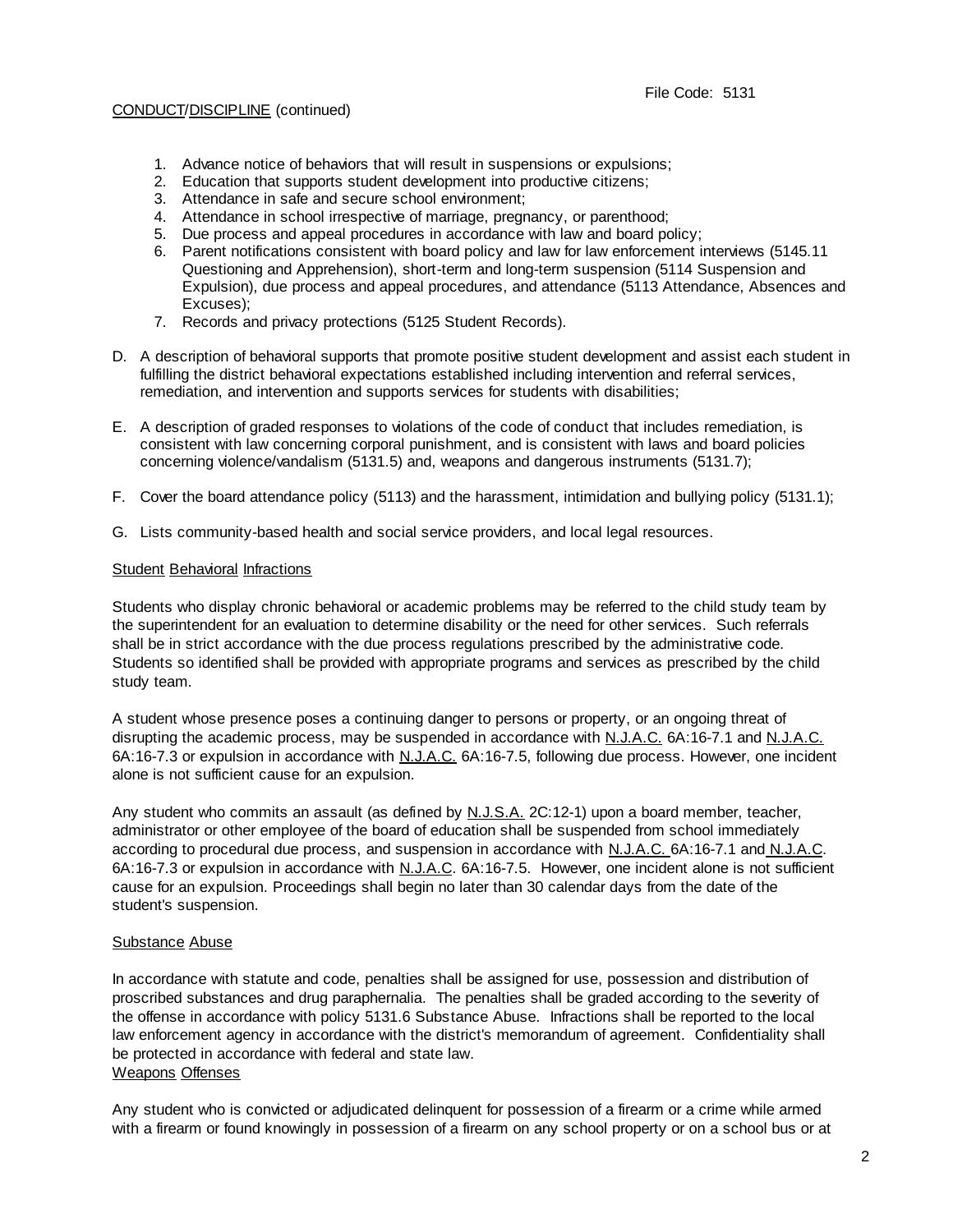a school-sponsored function shall be immediately removed from the school's regular education program for a period of not less than one calendar year. The superintendent may modify this suspension on a case-bycase basis. Each student so removed shall be placed in an alternative educational program or on home instruction pending alternative education program placement and shall be entitled to a hearing before the board. The hearing shall take place no later than 30 days following the day the student is removed from the regular education program and shall be closed to the public.

The principal shall be responsible for the removal of such students and shall immediately report them to the superintendent. The principal shall also notify the appropriate law enforcement agency of a possible violation of the New Jersey Code of Criminal Justice.

The superintendent shall determine at the end of the year whether the student is prepared to return to the regular education program, in accordance with N.J.A.C. 6A:16-5.5(i).

Teaching staff members and other employees of this board having authority over students shall take such lawful means as may be necessary to control the disorderly conduct of students in all situations and in all places where such students are within the jurisdiction of this board.

### Harassment, Intimidation or Bullying

The board expects all students to treat each other with civility and respect and not to engage in behavior that is disruptive or violent. This type of behavior interferes with a student's ability to learn and a school's ability to educate its students in a safe environment. Therefore, the school district will not tolerate acts of harassment, intimidation or bullying.

The board prohibits acts of harassment, intimidation or bullying against any student in accordance with board policy 5131.1 Harassment, Intimidation and Bullying, and law.

"Harassment, intimidation or bullying" is defined as any gesture, any written, verbal or physical act, or any electronic communication, whether it be a single incident or a series of incidents, that is reasonably perceived as being motivated either by any actual or perceived characteristic, such as race, color, religion, ancestry, national origin, gender, sexual orientation, gender identity or expression, or a mental, physical or sensory disability, or by any other distinguishing characteristic, that takes place on school grounds**,** at any schoolsponsored function or on a school bus, or off school grounds in accordance with law, that substantially disrupts or interferes with the orderly operation of the school or the rights of other students and that:

- A. A reasonable person should know, under the circumstances, will have the effect of physically or mentally harming a student or damaging the student's property, or placing a student in reasonable fear of physical or mental harm to his/her person or damage to his/her property; or
- B. Has the effect of insulting or demeaning any student or group of students; or
- C. Creates a hostile educational environment by interfering with the student's education or by severely or pervasively causing physical or emotional harm to the student.

"Electronic communication" means a communication that is transmitted by means of an electronic device, including, but not limited to a telephone, cellular phone, computer, or pager, that takes place on school grounds, at any school-sponsored function or on a school bus.

### Students with Disabilities

Classified students are subject to the same disciplinary procedures as nondisabled students and may be disciplined in accordance with their IEP. However, before disciplining a classified student, it must be determined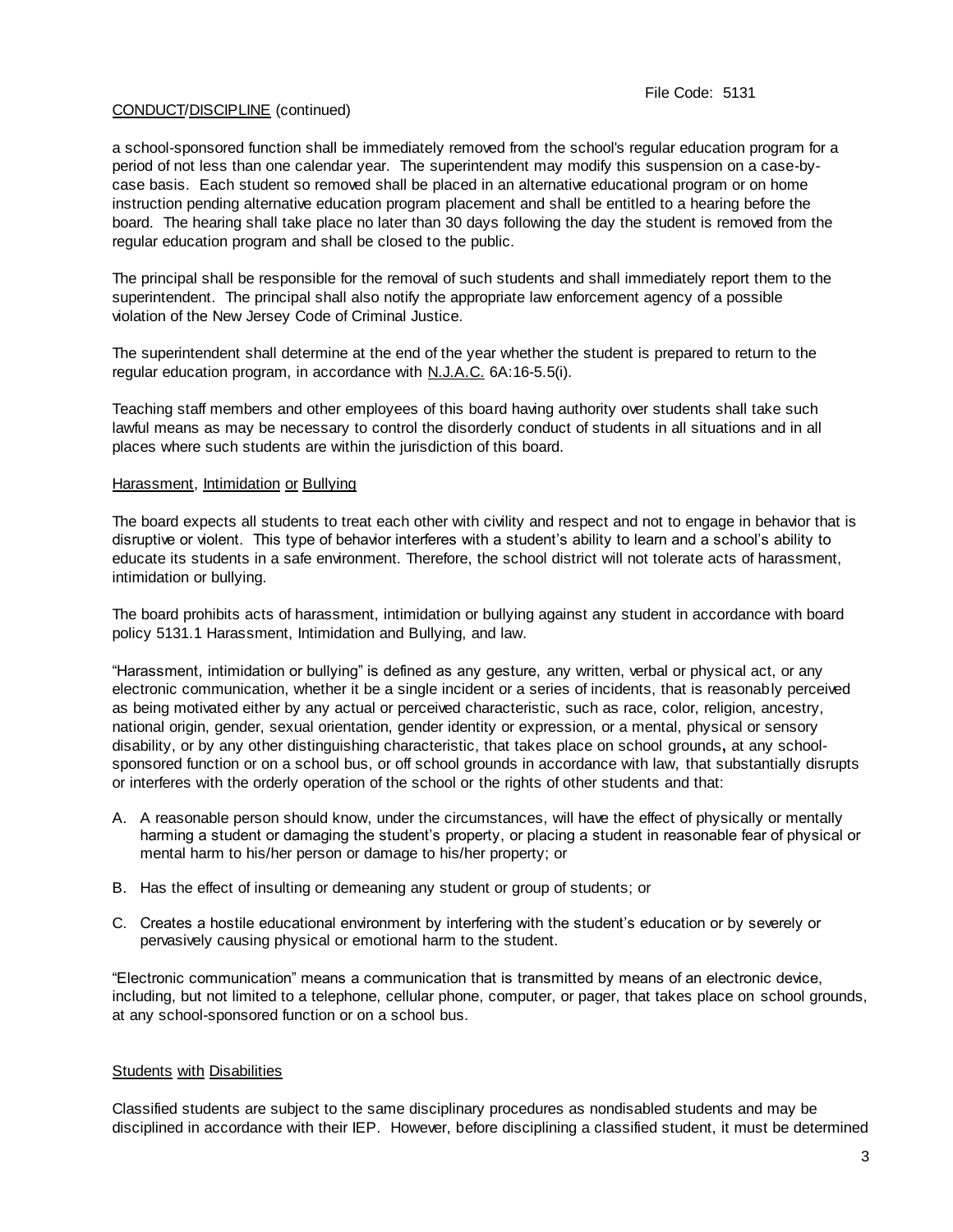that:

- A. The student's behavior is not primarily caused by his/her educational disability;
- B. The program that is being provided meets the student's needs.

Staff shall comply with state and federal law and the regulations of the New Jersey administrative code in dealing with discipline and/or suspension of all students with disabilities.

### Policy and Procedure Development, Review and Dissemination

The standards and procedures developed to implement this policy shall be aligned with the board approved code of student conduct and accepted board approved core ethical values. Policies, standards and procedures shall be based on parent, student and community involvement which represents, where possible, the composition of the school and community, in accordance with N.J.A.C. 6A:16-7.1.

This policy shall be reviewed annually and updated along with the code of student conduct. This process shall include:

- A. Parent, student and community involvement which represents, where possible, the composition of the school and community;
- B. Consideration of the findings of the annual reports of student conduct, suspensions and expulsions; and incidences reported under the Electronic Violence and Vandalism Reporting System.

The superintendent shall annually:

- A. Disseminate the code of student conduct to all staff, students and parents;
- B. Report on the implementation of the code of student conduct to the board of a education at a public meeting in accordance with  $N.J.A.C.$  6A:16-7.1(a) 5, i-iv,
- C. Report to the New Jersey Department of Education on student conduct, including all student suspension and expulsion and incidences reported under the Electronic Violence and Vandalism Reporting System.

### **Implementation**

The superintendent shall ensure that the rules for this policy are applied consistently with the district's code of student conduct (N.J.A.C. 6A:16-7) and all applicable laws and regulations and that all disciplinary sanctions are carried out with necessary due process.

This and all related policies shall be reviewed on a regular basis.

| Adopted:             | September 2011 |
|----------------------|----------------|
| NJSBA Review/Update: | June 2014      |
| Readopted:           | December 2014  |

### Key Words

Conduct, Discipline, Student Conduct, Student Conduct, Weapons, Vandalism, Harassment, Intimidation, Bully, Bullying,

**Legal References:** N.J.S.A. 2A:4A-60 et al. Disclosure of juvenile information; penalties for disclosure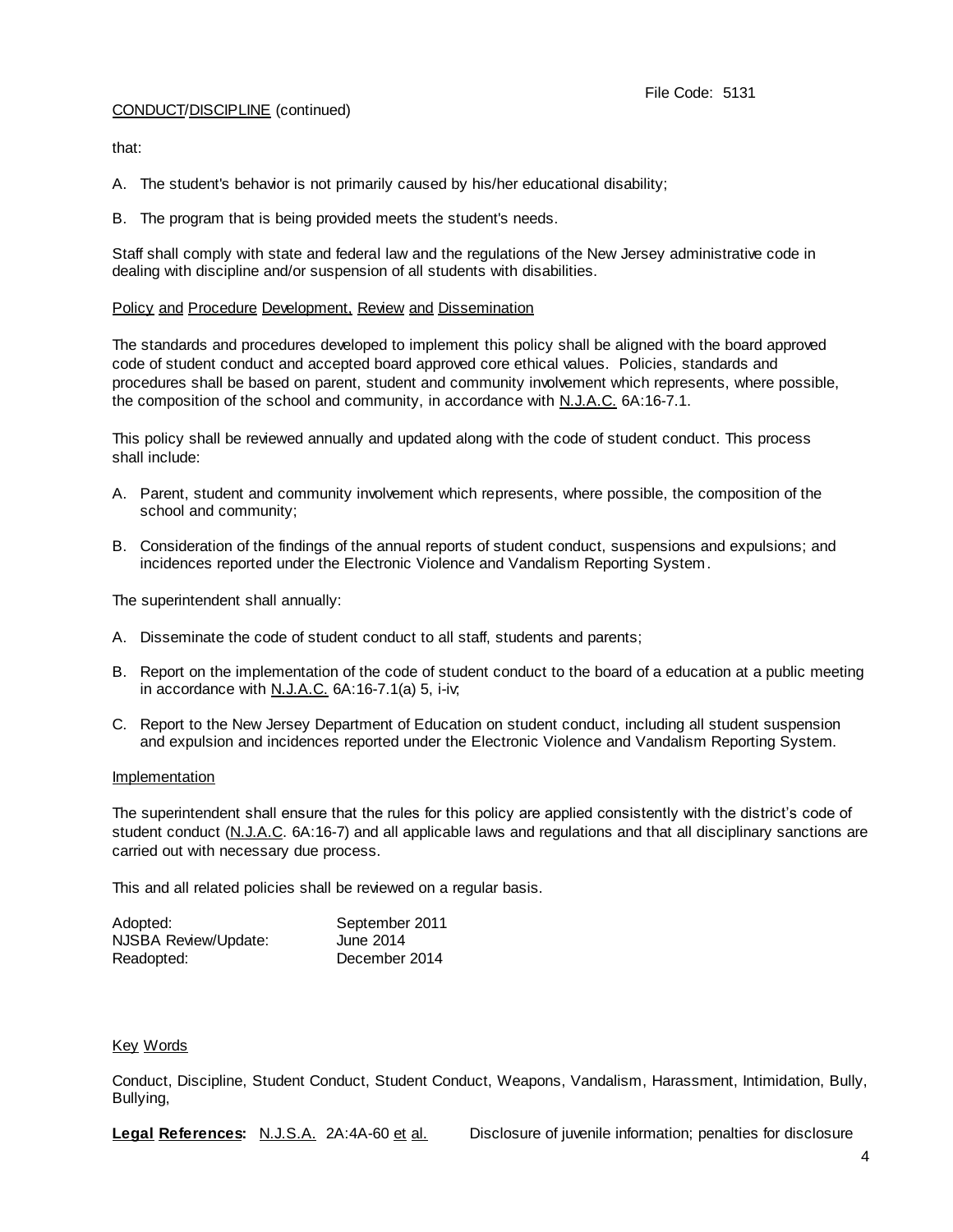| <u>N.J.S.A.</u> 2C:12-1                  | Definition of assault                               |
|------------------------------------------|-----------------------------------------------------|
| N.J.S.A. 2C:33-19                        | Paging devices, possession by students              |
| N.J.S.A. 2C:39-5                         | Unlawful possession of weapons                      |
| N.J.S.A. 18A:6-1                         | Corporal punishment of students                     |
| N.J.S.A. 18A:11-1                        | General mandatory powers and duties                 |
| N.J.S.A. 18A:25-2                        | Authority over students                             |
| N.J.S.A. 18A:36-19a                      | Newly enrolled students; records and identification |
| <u>N.J.S.A.</u> 18A:37-1 et seq.         | <b>Discipline of Students</b>                       |
| See particularly:                        |                                                     |
| N.J.S.A. 18A:37-15                       |                                                     |
| <u>N.J.S.A.</u> 18A:40A-1 <u>et seq.</u> | Substance Abuse                                     |
| <u>N.J.S.A.</u> 18A:54-20                | Powers of board (county vocational schools)         |
| N.J.A.C. 6A:14-2.8                       | Discipline/suspension/expulsions                    |
| <u>N.J.A.C.</u> 6A:16-1.1 <u>et seq.</u> | Programs to Support Student Development             |
| <u>See particularly:</u>                 |                                                     |
| N.J.A.C. 6A:16-1.4,-2.4                  |                                                     |
| -4.1, -5.1, -6.1, -6.2,                  |                                                     |
| $-7.1$ through $-7.6$                    |                                                     |
| <u>N.J.A.C.</u> 6A:32-12.1               | Reporting requirements                              |
| N.J.A.C. 6A:32-12.2                      | School-level planning                               |

P.L. 2007, c.129, amends N.J.S.A. 18A:37-15 and includes electronic communication in the definition of public school "harassment, intimidation or bullying"

20 U.S.C.A. 1415(k) Individual with Disabilities Education Act Amendments of 1997

Bethel School District No. 403, v. Fraser, 478 U.S. 675 (1986)

Hazelwood v. Kuhlmeier 484 U.S. 260 (1988)

Honig v. Doe, 484 U.S. 305 (1988)

See also Commissioners' Decisions indexed under "Students - Punishment of" in *Index* to N.J. School Law Decisions

No Child Left Behind Act of 2001, Pub. L. 107-110, 20 U.S.C.A. 6301 et seq.

L.W. v. Toms River Regional Schools Board of Education, N.J., No. A-111-05 (Feb. 22, 2007), 2007 N.J. LEXIS 184. The New Jersey Supreme Court ruled that a school district may be held liable under the New Jersey Law Against Discrimination (LAD), N.J.S.A. 10:5- 1 to -49, when students harass another student because of his perceived sexual orientation. A district school will be liable for such harassment if it knew or should have known of the harassment but failed to take reasonable remedial actions. The matter was remanded to the Director of the Division on Civil Rights.

A Uniform State Memorandum of Agreement Between Education and Law Enforcement **Officials** 

| Possible                 |              |                                                               |
|--------------------------|--------------|---------------------------------------------------------------|
| <b>Cross References:</b> | *1220        | Ad hoc advisory committees                                    |
|                          | $*1410$      | Local units                                                   |
|                          | 3517         | Security                                                      |
|                          | *3541.33     | Transportation safety                                         |
|                          | *4131/4131.1 | Staff development; inservice education/visitation conferences |
|                          | 4138/4238    | Employee protection                                           |
|                          | *4231/4231.1 | Staff development; inservice education/visitation conferences |
|                          | 5000         | Concepts and roles in student personnel                       |